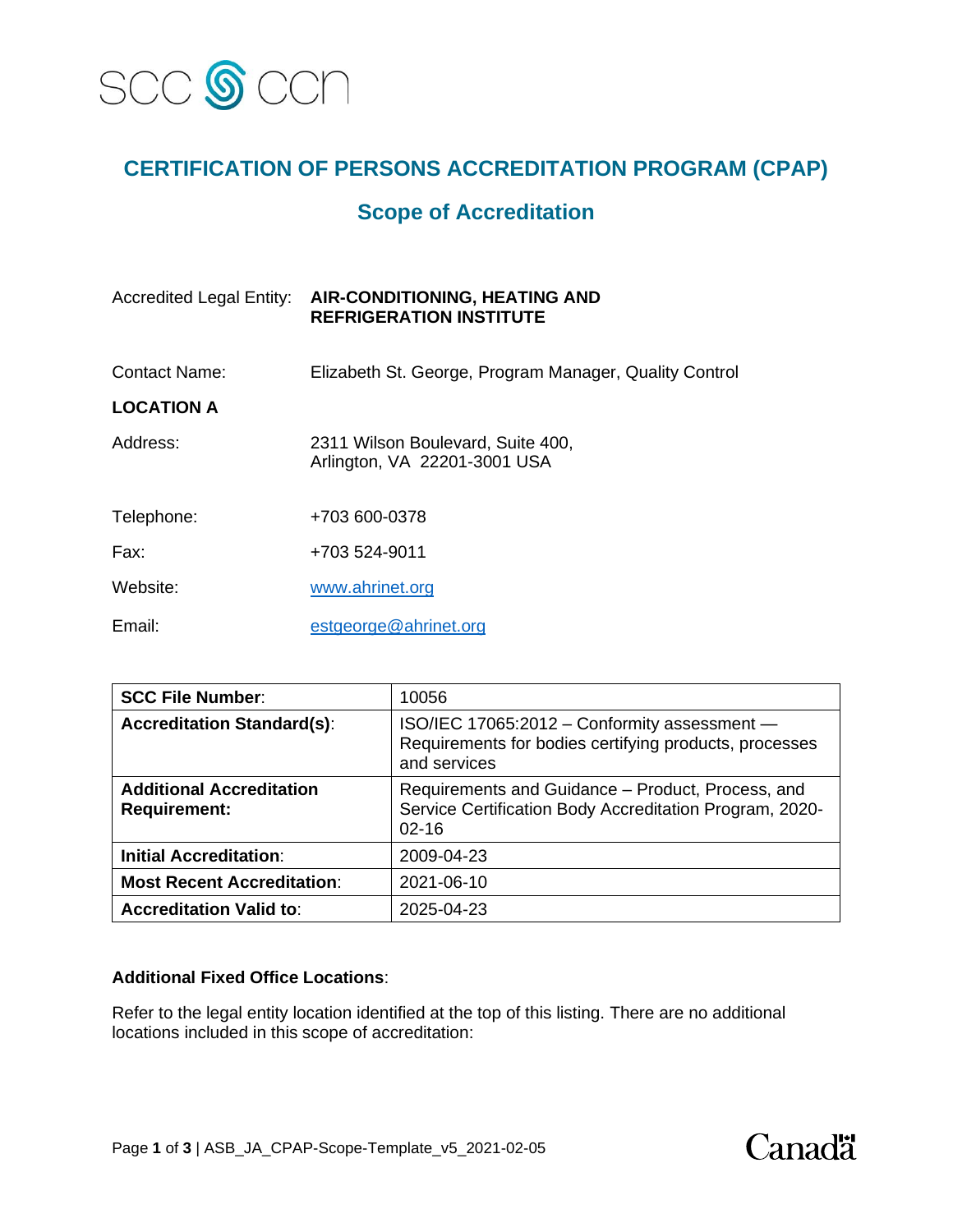

**Certification Mark:**

# AUD! CERTIFIED

### **Product Certification Scheme:**

ISO/IEC 17067, Conformity assessment - Fundamentals of product certification and guidelines for product certification schemes, *scheme type 4* most closely resembles the product certification scheme operated by this organization. The surveillance part of this scheme allows for the choice between periodically taking samples of the product from the point of production, or from the market, or from both, and subjecting them to determination activities to check that items produced subsequent to the initial attestation fulfil the specified requirements. The surveillance includes periodic assessment of the production process. This scheme can both indicate the impact of the distribution channel on conformity and provide a pre-market mechanism to identify and resolve serious nonconformities. Significant duplication of effort may take place for those products whose conformity is not affected during the distribution process.

### **Scope of Accreditation:**

The scope of accreditation for the above-mentioned legal entity limits the use of the certification mark shown, to products that meet standards classified by the following international classification coding:

| ICS No.   | <b>Title</b>                                              | <b>Purpose</b>                                   |
|-----------|-----------------------------------------------------------|--------------------------------------------------|
| 13.030.50 | Recycling (Refrigeration Recovery/Recycling<br>Equipment) | Performance Ratings,<br><b>Energy Efficiency</b> |
| 17.140.20 | Noise emitted by machines and equipment                   | Performance Ratings,<br><b>Energy Efficiency</b> |
| 23.120    | Ventilators, Fans, Air-conditioners                       | Performance Ratings,<br><b>Energy Efficiency</b> |
| 25.180.01 | Industrial furnaces in general                            | Performance Ratings,<br><b>Energy Efficiency</b> |
| 25.180.20 | <b>Fuel furnaces</b>                                      | Performance Ratings,<br><b>Energy Efficiency</b> |
| 27.080    | Heat pumps                                                | Performance Ratings,<br><b>Energy Efficiency</b> |
| 27.060.01 | Burners and boilers in general                            | Performance Ratings,<br><b>Energy Efficiency</b> |
| 27.060.20 | Gas fuel burners                                          | Performance Ratings,<br><b>Energy Efficiency</b> |